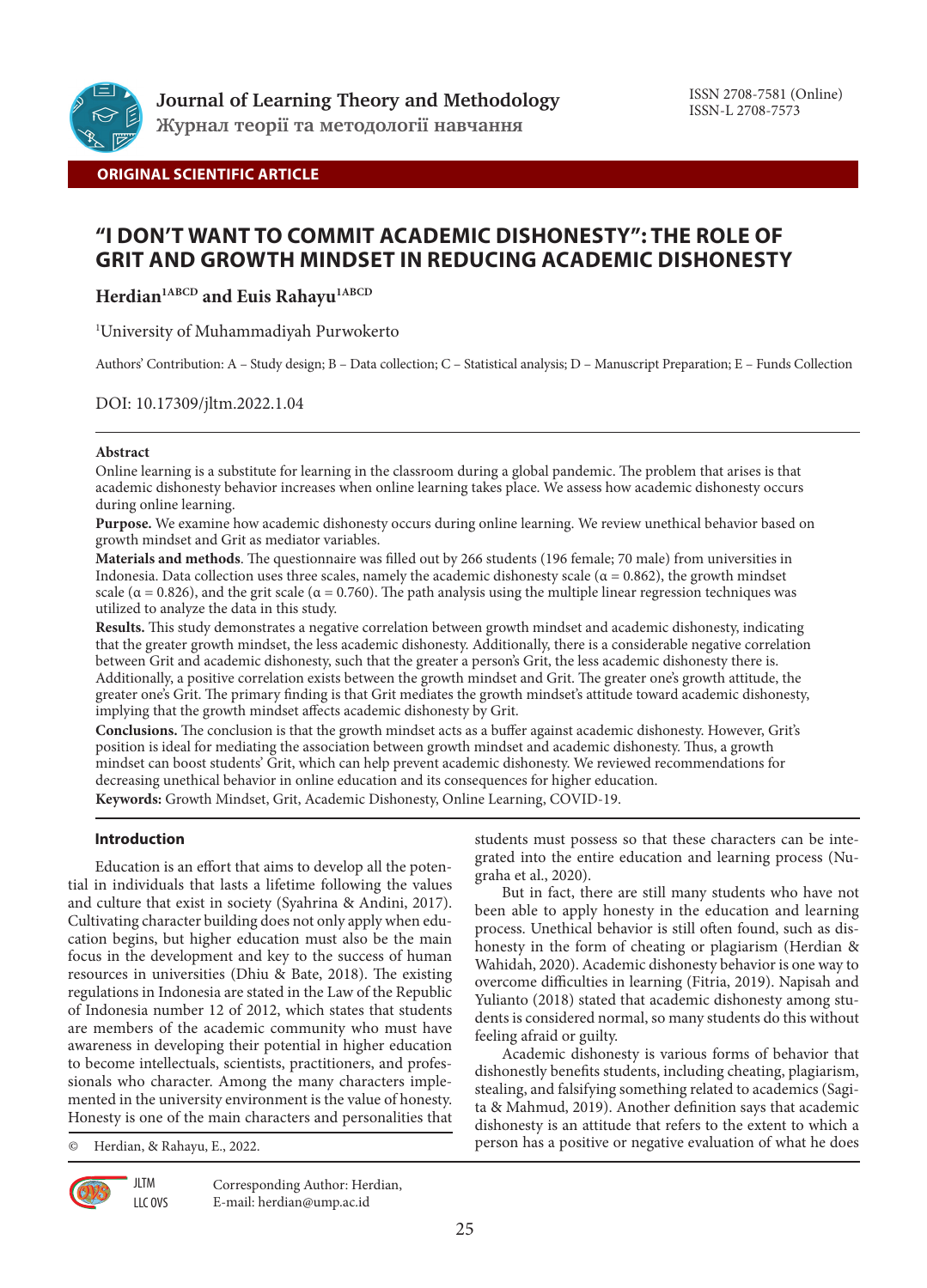(Beck & Ajzen, 1991). The behavior of academic dishonesty is not a new one to be studied. Until now research on academic dishonesty has been carried out in various countries such as: Indonesia (Herdian et al., 2021), Malaysia (Yusoff, 2019), Thailand (Onu et al., 2021), Cina (Fatima et al., 2019), Afrika (Onu et al., 2021), Turki (Alan et al., 2019), Arab Saudi (Aljurf et al., 2020), Spanyol (Ezama et al., 2015), Australia, Amerika Serikat, Inggris dan Kanada (Amigud & Lancaster, 2019), dan some country others like Swedia, Jerman, Republik Ceko, Polandia dan Rumania (Ramberg & Modin, 2019; Amir & Sabbih, 2019; Mahmud et al., 2019).

Some researches found that there were internal factors and external factors that affect academic dishonesty. External factors consist of: peer pressure (Pantu et al., 2020), authoritarian parenting/parental pressure (Muflihah & Widyana, 2019), weak supervision during exams (Ezama et al., 2015), friendship (Griebeler, 2017), teacher pressure (Huang et al., 2015), group level (Mazar et al., 2008). In comparison, internal factors that influence academic dishonesty include: learning styles (Jurdi et al., 2011), anxiety (Pantu et al., 2020), stress (Simpson, 2016), and growth mindset (Thomas, 2017). Based on previous research, our research focuses on internal factors that affect academic dishonesty. To reduce academic fraud, let alone eliminate it, we must focus more on internal factors (Roig, 2006). This will be more effective because it can change students' perceptions of educational goals.

We highlight one internal factor that influencing academic dishonesty: the growth mindset. The growth mindset is the development of the mindset (Dweck, 2006). Mindset provides an overview of individual characteristics related to how someone views their abilities and intelligence, whether they are permanent or changeable (Duckworth, 2016). Ravenscroft et al. (2012) stated that individuals who have a growth mindset are more willing to try, conduct self-evaluation, and are motivated to learn. In line with this, Jach et al. (2018) view that individuals with a growth mindset will always have a positive view of their efforts, are more able to overcome difficulties in completing a task and are more motivated in challenging situations. According to Dweck (2015), students who believe that their abilities can be developed (growth mindset) will be superior to students who believe that their abilities are fixed or can no longer be changed (fixed mindset). In academia, it is important to see the difference between these two mindsets in how students perceive academic studies and their tendencies towards academic dishonesty.

Currently, studies that examine the effect of a growth mindset on academic dishonesty in students are still scarce. One of the studies that discuss the relationship between growth mindset and intellectual dishonesty is a study conducted by Thomas (2017) at several universities in Thailand with 207 students as respondents. The research report states that a growth mindset has a negative relationship with academic dishonesty. So when the growth mindset is high, it will reduce the behavior of academic dishonesty. In other words, for someone who has a growth mindset, the tendency to do academic dishonesty is minimal.

A growth mindset has been widely researched able to have a positive impact on the problems encountered in the field of education, such as helping to overcome some psychological barriers (Duchi et al., 2020), even being able to cope with issues that arise from events COVID-19 today (Zhao et al., 2021). In addition, other studies said that the growth mindset could improve school wellbeing (Wahidah & Royanto, 2019), learning engagement (Zhao et al., 2021), as well as being able to make the students survive and take action in the face of decline (Bai et al., 2021).

Dweck (2006) said that students with a growth mindset believe that getting an optimal result requires hard work and effort. Besides, students with a growth mindset will assume that their intelligence and abilities can be achieved. Change so that they will be more diligent and focus on long-term learning, and more appreciative of the efforts they have made. They will tend to be more able to cope with a task and be more motivated when facing a challenging condition (Dweck et al., 2014; Chrisantiana & Sembiring, 2017). This means that students who have a growth mindset will tend to have Grit (Wahidah & Royanto, 2019)

Based on the research results of Duckworth et al. (2007) & Hochanadel and Finamore (2015), the results show that the growth mindset affects increasing one's Grit. This means that someone with a growth mindset will have Grit and perseverance in achieving a goal. This is also evidenced in another study in Indonesia of 418 high school students. Research results show that a growth mindset can predict a person's grit level at a higher level, meaning that someone who assumes that his ability can develop tends to have a higher grit level. So that, they will diligently try to achieve a goal (Wahidah & Royanto, 2019)

Sturman and Piemme (2017) state that persistence is considered a noncognitive factor that predicts student success. This is related to one's resilience in trying, despite facing obstacles in achieving long-term goals (Duckworth, 2016). According to Duckworth et al. (2007), Grit is a person's ability to maintain interest and effort towards a long-term goal and is formed from Grit and a combination of passion and perseverance to achieve specific goals. In other words, Grit can be nurtured and grown, tested and forged, which is then developed and changed through consistent efforts. Duckworth (2016) states that students which have high grit will gain success because they try hard to face challenges and maintain efforts to achieve their goals. Conversely, students with low grit will not succeed because they stop trying when facing challenges, problems, or difficulties.

Grit has a good effect on many psychological problems such as mental health (Masuyama et al., 2021), can eliminate the negative effects received by the environment (Blalock et al., 2015), is positively related to all factors of wellbeing (Vainio & Daukantaitė, 2016), and able to reduce academic dishonesty behavior (Herdian & Wahidah, 2021). In another study that discusses the effect of Grit on academic dishonesty, Amigud and Lancaster (2019) study found that lack of grit is an important factor in a student's decision to undertake academic dishonesty. In addition, Park (2003) in his research states that a student who gets better grades in a relatively short time and with less effort/resistance in trying less can contribute to the student's decision to cheat. In this case, perseverance is aspects of Grit (Dweck, 2006), so based on the relationship above, it is known that there is a relationship between low Grit and a student's decision to perform academic dishonesty behavior.

In this study, we predict that Grit as mediator variable in the relationship between growth mindset and academic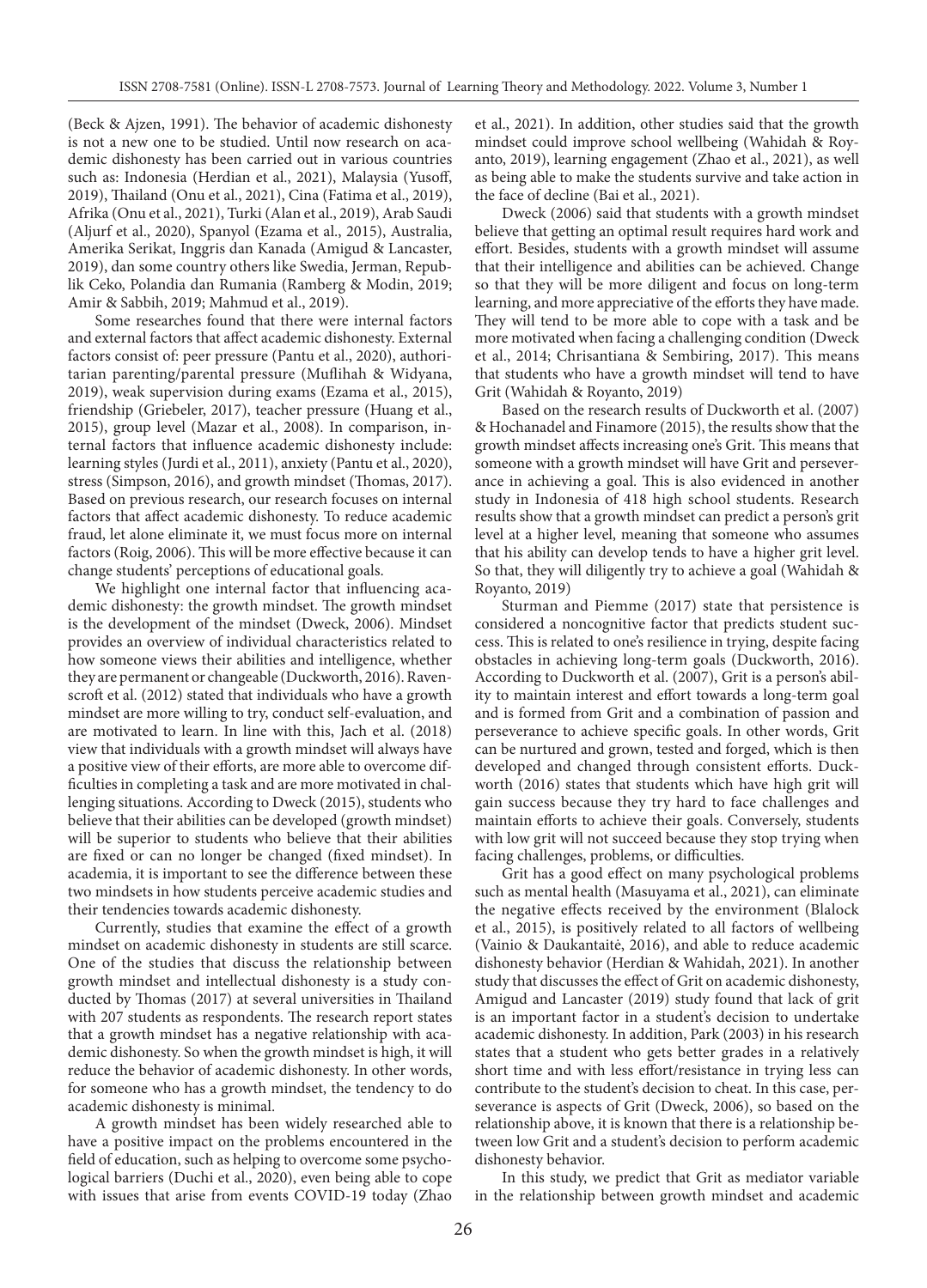dishonesty. This is reinforced by a research report conducted by Wahidah and Royanto (2019) regarding Grit as a mediator variable between growth mindset and school wellbeing. The results show that growth mindset and Grit significantly affect school wellbeing, meaning that Grit can mediate well the relationship between growth mindset and school wellbeing. In another study, Chun-hua et al. (2019) make Grit, a mediator between future time perspective and procrastination. In addition, in their research, Siah et al. (2019) made Grit's personality a mediator for the effects of internet addiction on procrastination, with the result that consistency, which is one aspect of Grit, is a mediator for the effects of internet addiction on procrastination. Based on the two studies above, it can be seen that Grit can mediate negative behaviors such as academic procrastination and internet addiction. Therefore, researchers researched Grit as a mediator variable to see the effect of a growth mindset on academic dishonesty.

Based on the background described above, the researcher further investigated the role of Grit as a mediator variable in the relationship between growth mindset and academic dishonesty. So our hypothesis is that there is an influence of growth mindset on academic dishonesty, there is an influence of growth mindset on academic dishonesty, there is an effect of Grit on academic dishonesty, and there is an influence of growth mindset on academic dishonesty mediated by Grit.

### **Materials and methods**

This study uses a quantitative approach to determine the effect of the independent variable on the dependent variable through the mediating variable. So path analysis is used for this study.

## *Study participants*

Participants in the study are 266 students of the Faculty of Math and Science in Indonesia comprising of three departments of Mathematics (N: 37/14%), Chemicals (N: 105/39%), and Physics (N: 124/47%). The female gender dominated this study, namely 196 (74%) students, while 70 (26%) students were male. The number of participants by semester, semester 2 is 116 (44%), semester 4 is 80 (30%), semester 6 is 48 (18%), and semester 8 is 22 (8%). The number of participants based on GPA, participants with GPA 2.00-2.75 were 7 (3%), 2.76- 3.50 were 113 (42%), 3.51 – 4.00 were 146 (55%) (Table 1).

#### *Study organization*

#### *Academic Dishonesty Scale*

Data collection using an academic dishonesty scale measuring instrument. This scale is based on aspects of academic dishonesty McCabe and Trevino (1993) and Stone et al., (2010), developed by Ampuni et al. (2019), including fraud, unauthorized collaboration, and plagiarism. An example of an item on a scale academic dishonesty is "Helping others to commit fraud during the test". Scoring data using a Likert scale from 1 (Never at all) to 5 (very often) in the form of a statement favorable, with 14 – items. Cronbach alpha coefficient the academic dishonesty scale is 0.862.

| Demographics | Levels         | Counts         | % of Total | Cumulative % |
|--------------|----------------|----------------|------------|--------------|
| Sex          | Male           | 70             | 26.3%      | 26.3%        |
|              | Female         | 196            | 73.7%      | 100.0%       |
| Age          | 17             | $\overline{2}$ | $0.8\%$    | $0.8\%$      |
|              | 18             | 50             | 18.8%      | 19.5%        |
|              | 19             | 86             | 32.3%      | 51.9%        |
|              | 20             | 76             | 28.6%      | 80.5%        |
|              | 21             | 38             | 14.3%      | 94.7%        |
|              | 22             | 10             | 3.8%       | 98.5%        |
|              | 23             | $\overline{4}$ | 1.5%       | 100.0%       |
| Major        | Fisika         | 124            | 46.6%      | 46.6%        |
|              | Kimia          | 105            | 39.5%      | 86.1%        |
|              | <b>MTK</b>     | 37             | 13.9%      | 100.0%       |
| Semesters    | $\overline{2}$ | 116            | 43.6%      | 43.6%        |
|              | 4              | 80             | 30.1%      | 73.7%        |
|              | 6              | 48             | 18.0%      | 91.7%        |
|              | 8              | 22             | 8.3%       | 100.0%       |
| <b>GPA</b>   | 2.00-2.75      | 7              | 2.6%       | 2.6%         |
|              | 2.76-3.50      | 113            | 42.5%      | 45.1%        |
|              | 3.51-4.00      | 146            | 54.9%      | 100.0%       |

## *Growth Mindset Scale*

It is collecting data using a growth mindset scale. This scale is based on aspects of the growth mindset according to Dweck (2006), which has been developed by Wahidah and Royanto (2019), which include: Beliefs about intelligence, talent, and character that can be developed; Belief in challenges, difficulties, and failures for self-development; Beliefs about effort and hard work; Confidence in criticism and input from others as feedback on success. An example of an item on this scale is "I can develop myself to be more positive". Scoring data using a Likert scale from 1 (Strongly Disagree) to 4 (Strongly Agree) for the favorable statement, as for the unfavorable statements, using a Likert scale from 4 (Strongly Disagree) to 1 (Strongly Agree), with a total of 20 items. Cronbach alpha coefficient of this scale is 0.826.

## *Grit scale*

Data retrieval using a grit scale measuring instrument, this scale is arranged based on grit aspects according to Sturman & Piemme (2017), namely: Perseverance of Effort. An example of an item on this scale is "I don't always really try". Scoring data using a Likert scale from 1 (Strongly Disagree) to 4 (Strongly agree) for favorable statements, and 4 (Strongly Disagree) to 1 (Strongly agree) for unfavorable statements, with a total of 12 items. The grit scale has Cronbach alpha  $coefficient = 0,760.$ 

#### *Statistical analysis*

This study aims to determine the role of grit as a mediator in the relationship between Growth Mindset and Academic Dishonesty. The analytical method used in this study is multiple linear regression path analysis which aims to see the direct and indirect relationship between the independent variable and the dependent variable and the independent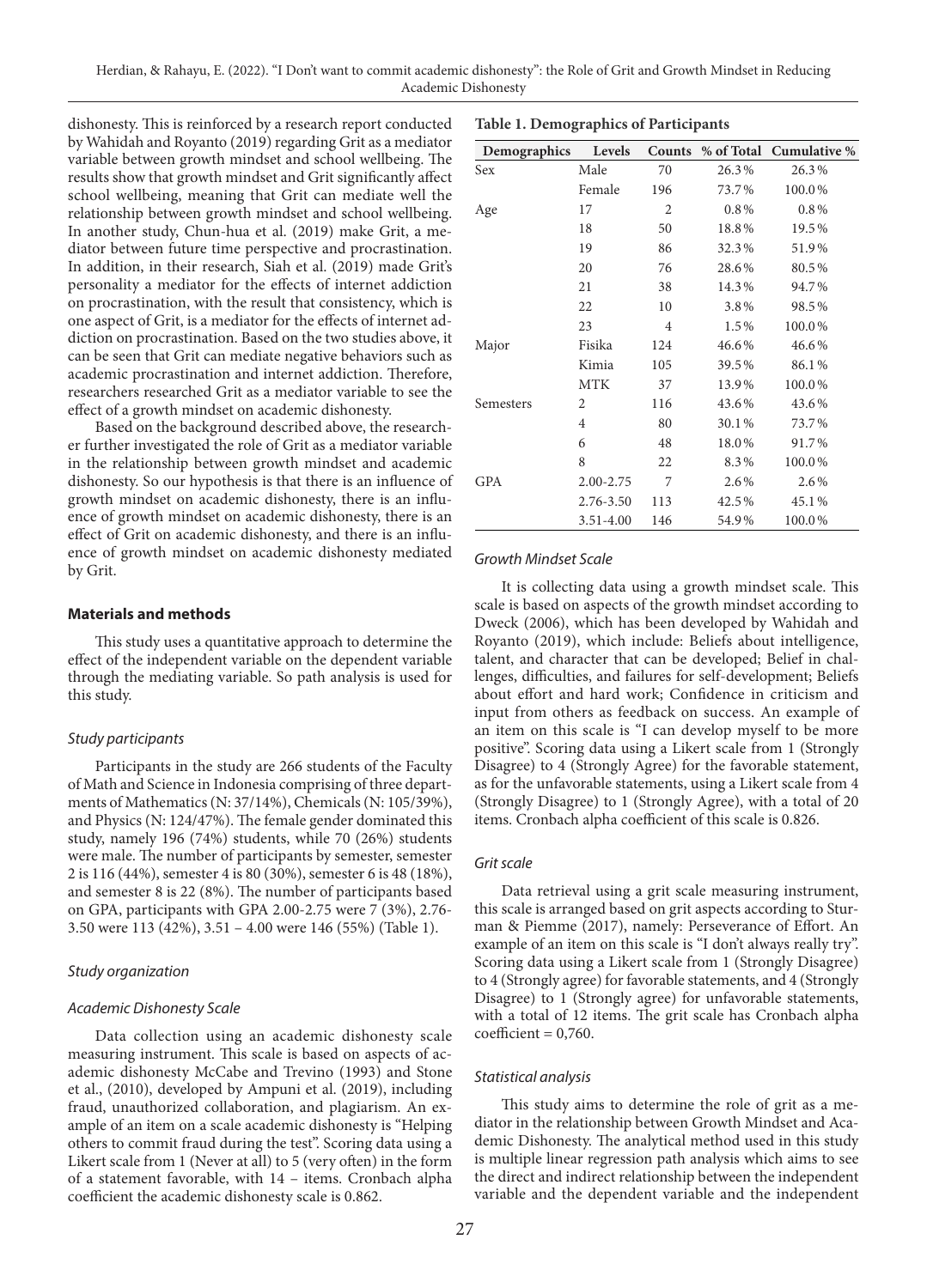|                        | ັ    |           |                  |                   |       |                         |   |
|------------------------|------|-----------|------------------|-------------------|-------|-------------------------|---|
| <b>Indicators</b>      | Mean | <b>SD</b> |                  | $\overline{2}$    | 3     | $\overline{\mathbf{4}}$ | 5 |
| 1. Growth Mindset      | 56.8 | 5.15      |                  |                   |       |                         |   |
|                        |      |           |                  |                   |       |                         |   |
| 2. GRIT                | 35.3 | 5.71      | $***$<br>0.367   |                   |       |                         |   |
|                        |      |           | ${}< 0.001$      |                   |       |                         |   |
| 3. Academic dishonesty | 22.3 | 6.43      | $**$<br>$-0.158$ | $***$<br>$-0.371$ |       |                         |   |
|                        |      |           | 0.01             | < 0.001           |       |                         |   |
| 4. Semester            | 3.82 | 1.94      | 0.007            | 0.047             | 0.008 |                         |   |
|                        |      |           | 0.912            | 0.445             | 0.893 |                         |   |
| 5. Age                 | 19.5 | 1.17      | $-0.04$          | $-0.037$          | 0.024 | $***$<br>0.828          |   |
|                        |      |           | 0.52             | 0.543             | 0.699 | ${}< 0.001$             |   |

**Table 2.** Intercorrelation among Growth Mindset, Grit and Academic dishonesty

*Note.*  $* p < 0.05$ ,  $** p < 0.01$ ,  $*** p < 0.001$ 

variable on the dependent variable mediated by the mediator variable based on the guidelines according to Baron & Kenny (cited in Urbayatun, 2013).

#### **Results**

#### *Correlation among variables*

Based on table 2. It is known that there is a significant negative relationship between growth mindset and academic dishonesty ( $r = -0.158$ ;  $p < 0.010$ ). That is, the higher score of growth mindset, the lower score of academic dishonesty. There is also a significant negative relationship between Grit and academic dishonesty ( $r = -0.371$ ;  $p < 0.000$ ). The higher score of Grit, the lower score of academic dishonesty. In addition, there is a significant positive relationship between growth mindset and Grit ( $r = 0.367$ ;  $p < 0.000$ ). That is, the higher score of growth mindset, the higher score of Grit also. On the otherhand, there are no significant relationship between variable (growth mindset, grit, academic dishonesty) with demographics of participants (semester and age).

*Regression and Mediation Result*

The first analysis was conducted to see the direct path of the independent variable, namely growth mindset, to the dependent variable, namely academic dishonesty. Table 3 shows a significant effect of growth mindset on academic dishonesty ( $\mathbb{R}^2 = 0.025$ ;  $p < 0.010$ ). However, the effect is relatively small. Amount of 2.5% growth mindset contributes to academic dishonesty, while other factors influence the remaining 97.5%.

**Table 3.** Model Summary – Growth mindset to Academic dishonesty

| Model R |                | $R^2$ Adjusted $R^2$ F<br>$R^2$ Change Change              |  | Estimate P |  |
|---------|----------------|------------------------------------------------------------|--|------------|--|
| $H_0$   | $\overline{0}$ |                                                            |  |            |  |
| Н,      |                | $0,158$ $0.025$ $0.021$ $0.025$ $6,738$ $-0.197$ $< 0.010$ |  |            |  |
|         |                | Table 4. Model Summary - Growth mindset to Grit            |  |            |  |
| Model R |                | $R^2$ Adjusted $R^2$ F<br>$R^2$ Change Change Estimate     |  |            |  |

| Model R | $\mathbb{R}^2$ | $R^2$ Change Change Estimate p                     |  |  |
|---------|----------------|----------------------------------------------------|--|--|
| H٠      |                |                                                    |  |  |
|         |                | $H_1$ 0,367 0.135 0.131 0.135 41,111 0.407 < 0.000 |  |  |

The third analysis was conducted to see the effect of the variable grit path on academic dishonesty. Table 5 shows a significant effect of growth mindset on Grit ( $\mathbb{R}^2 = 0.138$ ; p<0.000). However, the effect is relatively small, namely

13.8% growth mindset contributes to Grit, while other factors influence the remaining 86.2%.

**Table 5.** Model Summary –Grit to Academic dishonesty

| Model R | $\mathbb{R}^2$ | Adjusted $R^2$ F<br>$R^2$ Change Change Estimate p  |  |  |
|---------|----------------|-----------------------------------------------------|--|--|
| $H_0$   |                |                                                     |  |  |
|         |                | $H_1$ 0,371 0.138 0.135 0.138 42,200 -0.418 < 0.000 |  |  |

The last analysis was carried out to see the path of the two independent variables, namely growth mindset and Grit, to the dependent variable, namely academic dishonesty. In this last analysis, it can be seen how the results of the mediation analysis were obtained. Table 6. shows that the results are insignificant between growth mindset and Grit on academic dishonesty ( $R^2 = 0.138$ ;  $p < 0.687$ ). When compared with the results of the direct path previously obtained a significant value between the growth mindset and academic dishonesty, and the indirect results obtained insignificant results. So the conclusion is that there is a difference in the significant value of direct and indirect effects. So it can be concluded that Grit can fully mediate the relationship between growth mindset and academic dishonesty.

**Table 6.** Model Summary – Growth mindset to Academic dishonesty with Grit mediation

| Model R | $\mathbb{R}^2$ | Adjusted $R^2$ F<br>$R^2$ Change Change |  | Estimate                                            |  |
|---------|----------------|-----------------------------------------|--|-----------------------------------------------------|--|
| H۰      |                |                                         |  |                                                     |  |
|         |                |                                         |  | $H_1$ 0.372 0.138 0.132 0.138 21.115 -0.031 > 0.687 |  |

Based on the results of path analysis, we conclude all the research results in Figure 1. This study confirms that grit can mediate the relationship between growth mindset and academic dishonesty. This is shown by the change in the value of the direct effect to the indirect effect, which becomes insignificant.



**Figure 1.** Mediation model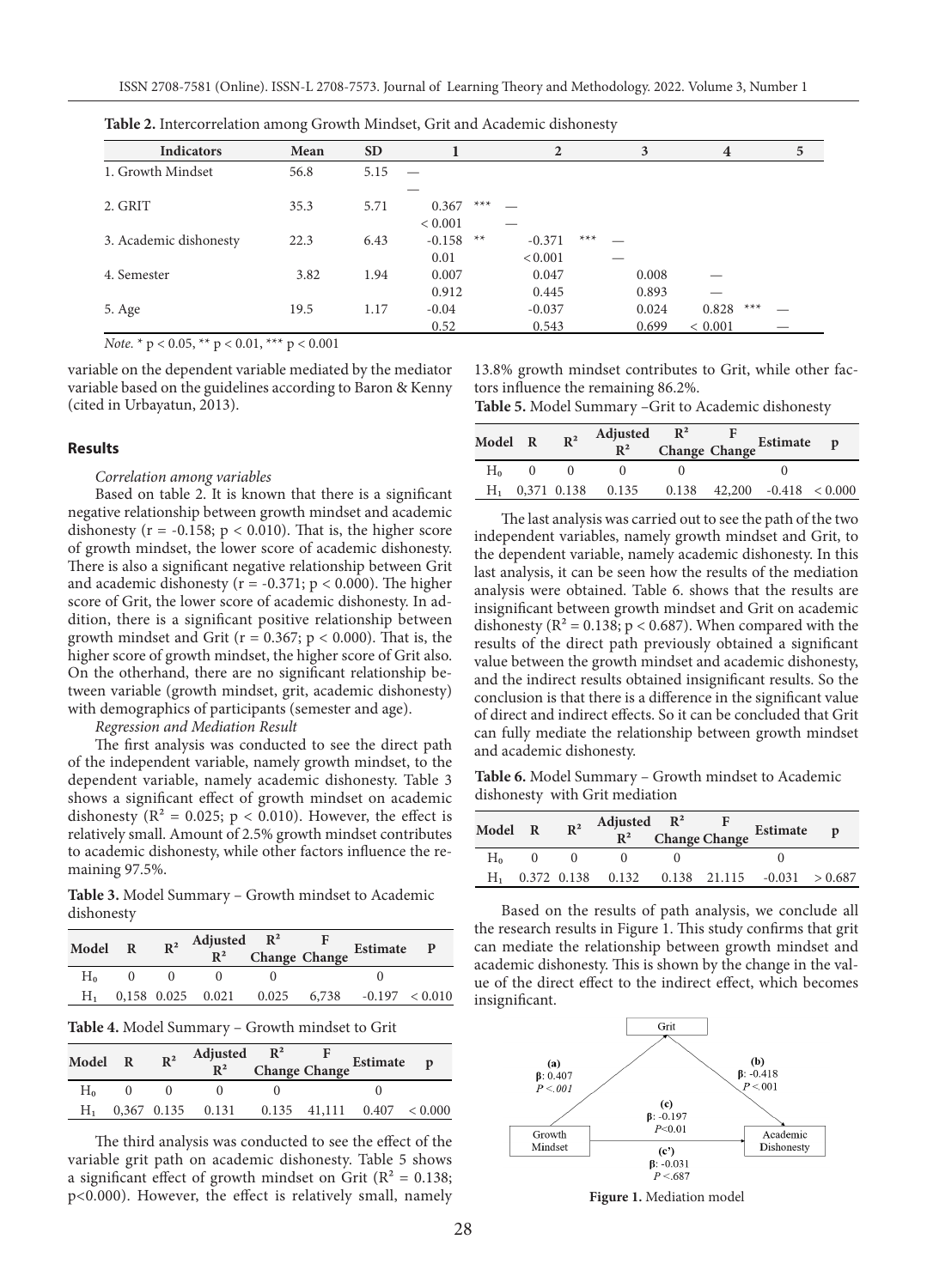## **Discussion**

#### *Growth mindset dan Academic dishonesty*

Based on the multiple linear regression test path analysis results, which is related to the influence of growth mindset on academic dishonesty or called path c, it is obtained that the value of F count =  $6.738$  and t count =  $-2.596$  and probability Sig. (p) =  $0.010$  (p <  $0.050$ ), meaning that it can be said that the growth mindset variable has a significant effect on the academic dishonesty variable, so the hypothesis is accepted that there is a significant effect of the growth mindset on academic dishonesty.

In addition, the influence of a growth mindset on academic dishonesty is strengthened by the regression equation results, namely:  $y = 33,508 + (-0.197)X$ . The equation shows that if the growth mindset is considered constant, the change in academic dishonesty will decrease or decrease by (-0.197) units for each addition of  $X = 1$ . These results prove that the growth mindset can have a negative effect on academic dishonesty. If students have a high growth mindset, then academic dishonesty will always decline. Vice versa, if students have a low growth mindset, academic dishonesty will always increase. The results of this study are in line with research conducted by Thomas (2017), which states that a growth mindset has a negative relationship with academic dishonesty. So when an individual has a high growth mindset, it will reduce academic dishonesty behavior. In other words, the tendency to do academic dishonesty is minimal for someone who has a growth mindset/ developing thinking.

A growth mindset is a person's belief that his skills and abilities can grow and develop over time (Dweck, 2006). According to Hochanadel and Finamore (2015), individuals with a growth mindset believe that they can develop intelligence over time. In the academic field, Jach et al. (2018) view that individuals with a growth mindset will always tend to have a favorable view of their efforts, be more able to overcome difficulties in completing a task, and be more motivated in challenging situations. In other words, individuals with a growth mindset will avoid doing negative behaviors such as doing academic dishonesty.

The correlation coefficient  $(R^2)$  variable growth mindset towards academic dishonesty amounted to 0.158 while the coefficient of determination Rsquareof 0.025 means that the growth mindset influence or effective contribution to academic dishonesty by 2.5%, while the remaining 97.5% is the contribution of a factor. Other variables that were not investigated were positive thinking variables that contributed effectively to cheating behavior by 8.9% (Nurmayasari & Murusdi, 2015).

### *Growth mindset and Grit*

Based on the multiple linear regression path analysis results, which is related to the influence of growth mindset on Grit, or called path a, obtained F count = 41.111 and t count = 6.412 and probability Sig. (p) =  $0.000$  (p <  $0.050$ ), then the hypothesis is accepted, namely that growth mindset has a significant effect on Grit.

This is reinforced by the results of the regression equation, namely:  $y = 12.230 + 0.407x$ . From this equation, it can be concluded that the growth mindset will increase or increase by 0.407 for every change that occurs in Grit. These results prove that the growth mindset can have a positive effect on Grit. If students have a high growth mindset, Grit will always increase. Likewise, if a student has a lower growth mindset than the Grit, it will be below.

In-depth research conducted by Duckworth et al. (2007) & Hochanadel and Finamore (2015) regarding the effect of growth mindset on Grit found that growth mindset affects increasing one's Grit. This means that someone who has a high growth mindset will have Grit and perseverance in achieving a goal.

Grit is a person's ability to maintain interest and effort towards a long-term goal and is formed from perseverance and a combination of passion and persistence to achieve specific goals (Duckworth et al., 2007). Sturman and Piemme (2017) state that persistence is considered a noncognitive factor that predicts student success. In this case, the persistence in question is related to perseverance in one's business.

The correlation coefficient  $(R^2)$  variable growth mindset against the Grit of 0,367, while the coefficient of determination R-square of 0.135 means that the growth mindset influence or practical contribution to the Grit of 13.5% while the remaining 86.5% is the contribution of other factors not investigated such as the perception of father involvement in parenting which contributed effectively to Grit of 5.5% (Kusumawardhani et al., 2018).

## *Grit and Academic dishonesty*

Based on the multiple linear regression path analysis results, which is related to the effect of Grit on academic dishonesty or called path b, the obtained F value = 42.200 and t count = -6.496 and probability Sig. (p) =  $0.000$  (p <  $0.050$ ), then the hypothesis is accepted, namely that Grit significantly affects academic dishonesty.

In addition, the effect of Grit on academic dishonesty is strengthened by the results of the regression equation, namely:  $y = 37.100 + (-0.418)X$ . The equation shows that if Grit is considered constant, the change in academic dishonesty will decrease or decrease by (-0.197) units for each addition.  $X = 1$ . These results prove that Grit can have a negative effect on academic dishonesty. If students have high Grit, then academic dishonesty will always decline. Vice versa, if students have low Grit, then academic dishonesty will always increase. This is in line with the research by Amigud and Lancaster (2019), which found that lack of grit /diligence is an important factor in a student's decision to undertake academic dishonesty.

The correlation coefficient  $(R^2)$  variable grit against academic dishonesty result  $R^2$  of 0.371 while the coefficient of determination R-square of 0.138 means that the grit influence or effective contribution to academic dishonesty of 13.8%, while the remaining 86.2% is contributed from other factors that were not examined, such as the self-confidence variable, which contributed effectively to the academic dishonesty variable of 51.2% (Syahrina & Andini, 2017).

# *Growth mindset and Academic dishonesty with Grit as a mediator variable*

The results of the multiple linear regression model path analysis have been able to prove the research hypothesis that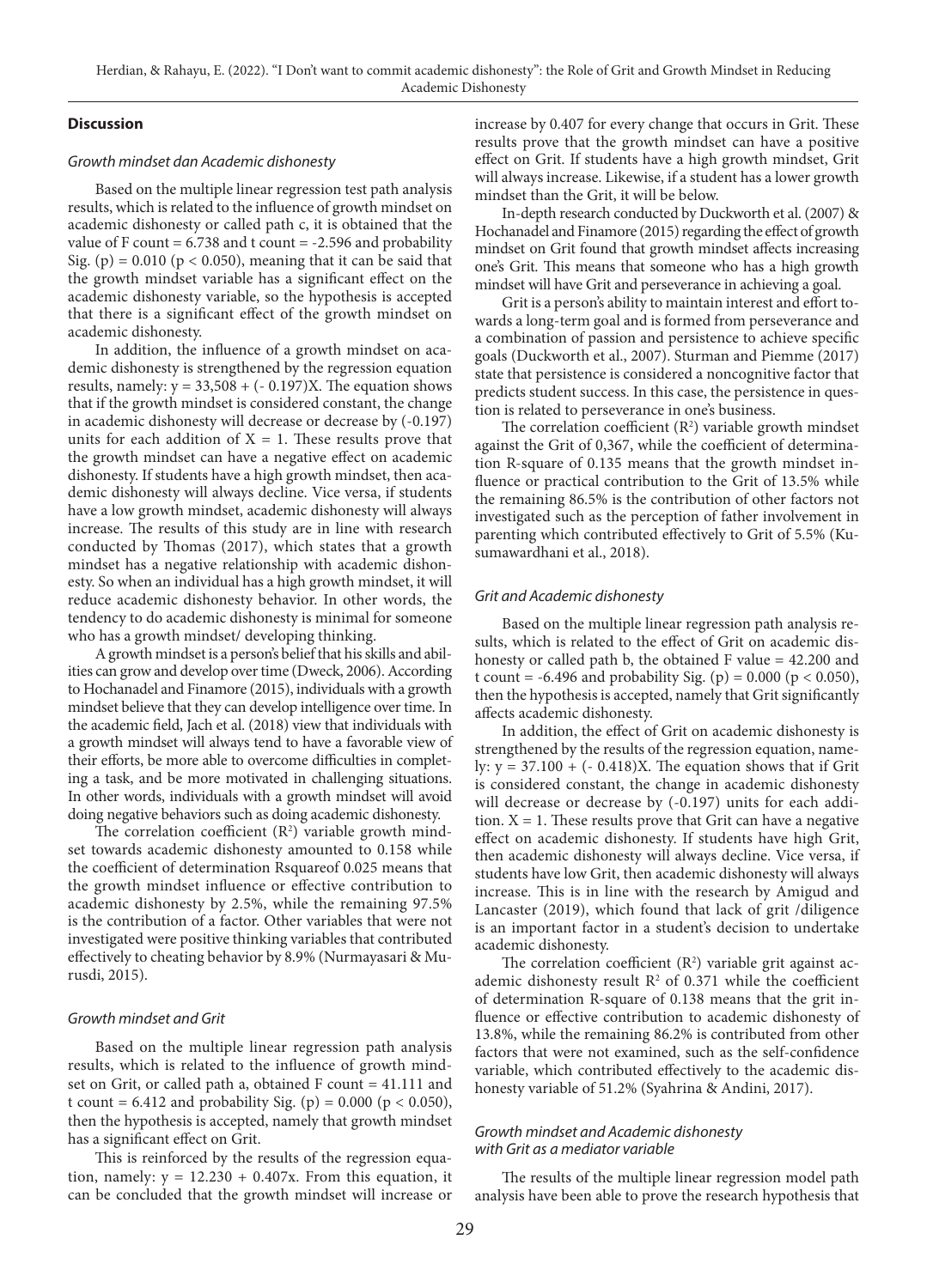there is an influence of growth mindset on academic dishonesty mediated by Grit or called path c', wherein path c' it is expected that data analysis shows insignificant results (Urbayatun & Widhiarso, 2012). Based on the analysis of the data on path c', it is obtained that the calculated F value = 21.115 and the probability of Sig. (p) =  $0.687$  (p >  $0.050$ ) from these results, it can be seen that the significance value is greater than 0.05, meaning that the value is not significant. Due to the difference in the significant value of the direct and indirect effects of growth mindset on academic dishonesty, namely Sig. (p) =  $0.000$  to Sig. (p) =  $0.687$  so that the hypothesis is accepted, namely that there is an influence of growth mindset on academic dishonesty mediated by Grit.

Based on the provisions of the significance of the mediator variable, according to Baron and Kenny (1986) that the results on path c' must be insignificant, and data from the research analysis on the influence of growth mindset on academic dishonesty mediated by Grit shows insignificant results, so it can be concluded that the growth mindset through Grit as a mediator variable affects academic dishonesty by mediating in full (full mediation).

Wahidah and Royanto (2019) research shows that persistence can completely mediate the relationship between growth mindset and academic dishonesty (full mediation). This means that to have good school wellbeing, students with a growth mindset need to have persistence. Research conducted by Wahidah and Royanto (2019) strengthens the results of this study which showed that Grit could mediate perfect/full (full mediation) the relationship between the growth mindset towards academic dishonesty. This means that students with a high growth mindset will increase their Grit to affect their decision not to perform academic dishonesty behavior. In other words, to reduce academic dishonesty behavior, students with a growth mindset also need to have Grit.

Students who believe that their intelligence, abilities, and character can be continuously developed (have a growth mindset) will have a positive academic attitude so that they do not commit academic violations such as doing academic dishonesty behavior. This happens because the student will diligently try to achieve the desired goals and ideals without justifying any means, thus making him not easily give up with the challenges and difficulties he faces. The main emphasis is that having a growth mindset is not enough to make a student not perform academic dishonesty because Grit is needed as an intermediary. This means that a growth mindset must be accompanied by resilience in trying (serious effort/ grit) to avoid engaging in academic dishonesty behavior.

Influence or effective contribution is given Grit as mediator variables influence the growth mindset towards academic dishonesty indicated by the value of  $\mathbb{R}^2$  of 0.372 and R-square of 0.138. This shows that the growth mindset through Grit as a mediator variable effectively influences academic dishonesty by 13.8%. The remaining 86.2% is a contribution from other factors (factors not examined).

The role of the mediating variable can also be seen by comparing the value of R-square, namely the value of the influence or effective contribution given before passing through the mediator variable (Rsquare direct path) with Rsquare after passing through the mediator variable (Rsquare indirect path). Based on the analysis on path c, namely the influence of a growth mindset on academic dishonesty, the result is an

R-square value of 2.5%. In contrast, after going through the mediator variable, namely Grit (path c'), the R-square value is 13.8%, meaning a higher value. On the effect of growth mindset on academic dishonesty by 11.3%.

This study provides practical implications for educational institutions to consider growth mindset and Grit as targets for intervention. One example of a growth mindset intervention was Paunesku et al. (2015) on high school students in America. The growth mindset intervention affects students' beliefs and beliefs about academic tasks. The growth mindset intervention must be accompanied by Grit, especially related to persistence in trying to reduce academic dishonesty behavior. Interventions related to Grit in reducing academic dishonesty can be done by training fighting skills such as holding adversity intelligence training. The fighting power training related to the effectiveness of Islamic-based adversity intelligence training to increase the fighting power of new students at the Uin Antasari Banjarmasin that had been carried out by Ma'ruf (2020) showed the results that Islamicbased adversity intelligence training was proven to be effective in increasing the fighting power of new students.

#### **Conclusions**

Based on the research and discussion results, it was concluded that the hypothesis in this study was accepted, namely that there was an influence of growth mindset on academic dishonesty mediated by Grit on students. We believe that academic dishonesty behavior isn't motivated by the growth mindset factor only, but other variables ultimately make a person decide to commit academic dishonesty or not. We suggest paying more attention to how important Grit is to unethical behavior. Grit is considered a noncognitive variable that affects academic achievement but can also be a stronghold for someone to decide whether to behave honestly or dishonestly. The limitation of this study lies in the limited number of participants. So we suggest that other studies use more participants. In addition, it is necessary to consider determining other factors that affect academic dishonesty and Grit to get a more comprehensive conclusion.

#### **Conflict of interest**

The authors declare they have no conflicts of interest.

## **References**

- Syahrina, I. A., & Andini, F. D. (2017). Self confidence Hubungannya dengan Academic Dishonesty pada Mahasiswa Fakultas Ilmu Komputer Universitas X. *Psikovidya, 21*(1), 1-12. https://doi.org/10.26737/jpmi.v2i2.223
- Dhiu, K. D., & Bate, N. (2018). Pentingnya Pendidikan Karakter Di Perguruan Tinggi: Kajian Teoritis Praktis. *Jurnal Ilmiah Pendidikan Citra Bakti,* 2017 (November), 172-176.
- Nugraha, D. A., Fitrie, N., Nurlaila, E., Supianti, I. I., Kartasasmita, B. G., & Sahrudin, A. (2020). Etika dan Ketidakjujuran Akademik di Perguruan Tinggi. *Jurnal Kajian Pendidikan Dan Pengajaran, 6*(1), 1-8. https://doi.org/10.30653/003.202061.89
- Herdian, H., & Wahidah, F. R. (2020). Academic Dishonesty Among Students In Indonesia. *Junior Scientific Researcher, 6*(2), 3–12.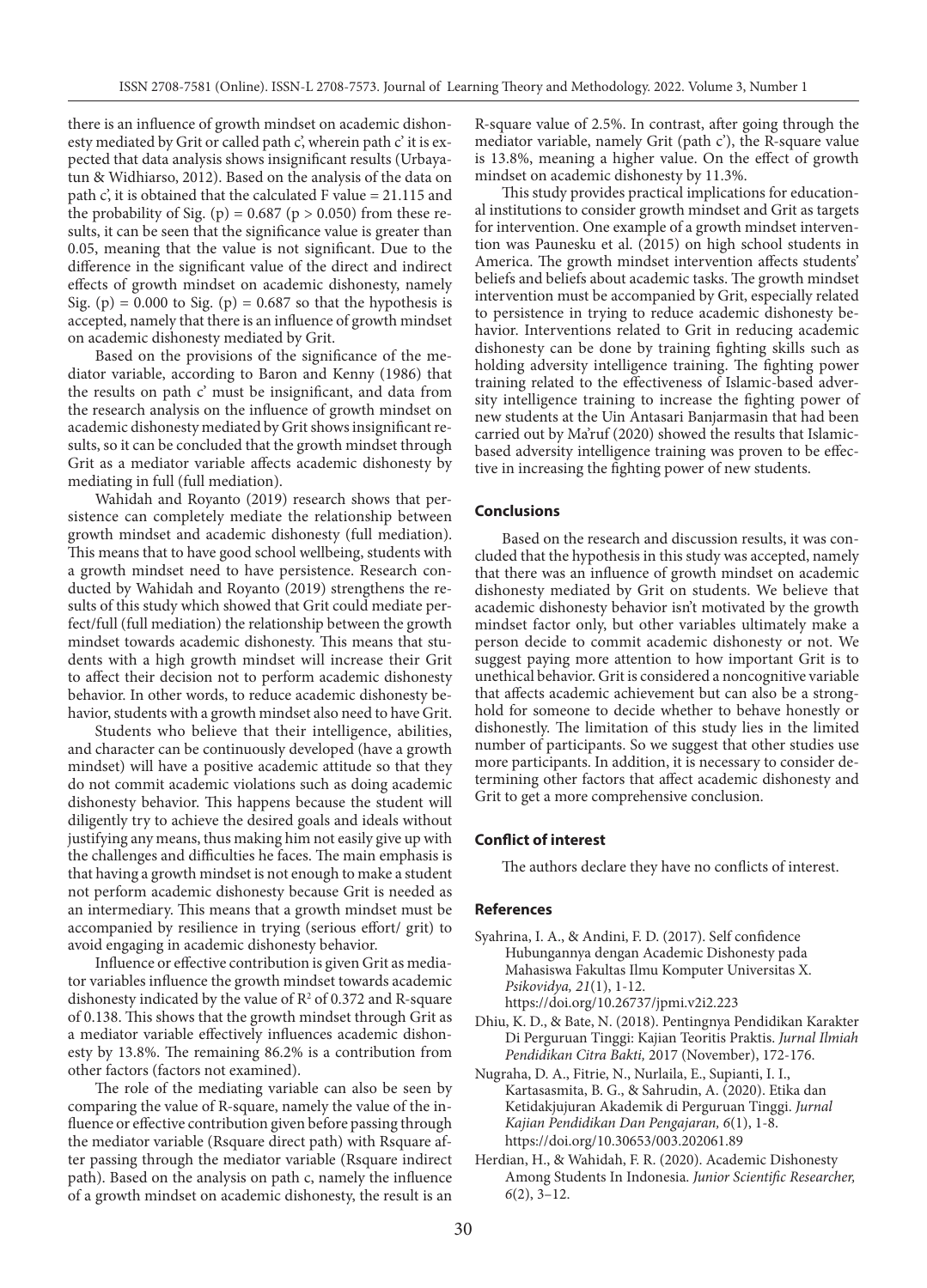Fitria, Y. (2019). Perilaku menyontek: Persepsi terhadap iklim sekolah dengan ketidakjujuran akademik. *Jurnal Ilmiah Psikologi Terapan, 7*(1), 1. https://doi.org/10.22219/jipt.v7i1.7833

Napisah, L. S., & Yulianto, I. (2018). Pengaruh Fraud Triangle Dan Etika Terhadap Potensi Plagiarisme Mahasiswa Prodi Akuntansi (Studi Kasus Di Lp3i Bandung). *Jurnal Riset Akuntansi Dan Bisnis, 7597*(2), 100-111.

Sagita, N. N., & Mahmud, A. (2019). Peran Self Regulated Learning dalam Hubungan Motivasi Belajar, Prokrastinasi dan Kecurangan Akademik. *Economic Education Analysis Journal, 8*(2), 516-532. https://doi.org/10.15294/eeaj.v8i2.31482

Beck, L., & Ajzen, I. (1991). Predicting dishonest actions using the theory of planned behavior. *Journal of Research in Personality, 25*(3), 285-301. https://doi.org/10.1016/0092-6566(91)90021-H

Herdian, H., Mildaeni, I. N., & Wahidah, F. R. (2021). The Role of Academic Stress and Religiosity on Academic Dishonesty. *Research on Education and Psychology, 5*(1), 31-40.

Yusoff, N. H. (2019). Integriti akademik dalam kalangan mahasiswa Universiti Kebangsaan Malaysia (UKM). *Malaysian Journal of Society and Space, 15*(4), 179-190. https://doi.org/10.17576/geo-2019-1504-13

Onu, D. U., Onyedibe, M. C. C., Ugwu, L. E., & Nche, G. C. (2021). Relationship between religious commitment and academic dishonesty: Is self-efficacy a factor? *Ethics & Behavior, 31*(1), 13-20. https://doi.org/10.1080/10508422.2019.1695618

Fatima, A., Abbas, A., Ming, W., Hosseini, S., & Zhu, D. (2019). Internal and External Factors of Plagiarism: Evidence from Chinese Public Sector Universities. *Accountability in Research, 26*(1), 1-16.

https://doi.org/10.1080/08989621.2018.1552834

Alan, S., Ertac, S., & Gumren, M. (2019). Cheating and incentives in a performance context: Evidence from a field experiment on children. *Journal of Economic Behavior and Organization, 16*(7), 1-21. https://doi.org/10.1016/j.jebo.2019.03.015

Aljurf, S., Kemp, L. J., & Williams, P. (2020). Exploring academic dishonesty in the Middle East: a qualitative analysis of students' perceptions. *Studies in Higher Education, 45*(7), 1461-1473. https://doi.org/10.1080/03075079.2018.1564262

Ezama, D. ., Dunfield, D., Liano, B. G.-G. D. L., & Prelec, D. (2015). Peer effects in Unethical Behavior: Standing or Reputation? *PLoS ONE, 10*(4), 1-14. https://doi.org/10.1371/journal.pone.0122305

Amigud, A., & Lancaster, T. (2019). 246 reasons to cheat: An analysis of students' reasons for seeking to outsource academic work. *Computers and Education,* 134, 98-107. https://doi.org/10.1016/j.compedu.2019.01.017

Ramberg, J., & Modin, B. (2019). School effectiveness and student cheating: Do students' grades and moral standards matter for this relationship? *Social Psychology of Education, 22*(3), 517-538.

https://doi.org/10.1007/s11218-019-09486-6

Amir, M., & Sabbih (2019). *Does a Strong Academic Integrity Culture Discourage Academic Dishonesty Among Graduate Students?* Munich Personal RePEc Archive.

Mahmud, S., Bretag, T., & Foltýnek, T. (2019). Students' Perceptions of Plagiarism Policy in Higher Education: a Comparison of the United Kingdom, Czechia, Poland and Romania. *Journal of Academic Ethics, 17*(3), 271-289. https://doi.org/10.1007/s10805-018-9319-0

Pantu, E. A., Karmiyati, D., & Winarsunu, T. (2020). Pengaruh tekanan teman sebaya dan kecemasan menghadapi ujian terhadap ketidakjujuran akademik pada mahasiswa. *Jurnal Ilmiah Psikologi Terapan, 8*(1), 73. https://doi.org/10.22219/jipt.v8i1.9127

Muflihah, E., & Widyana, R. (2019). Hubungan Antara Persepsi Siswa Tentang Pola Asuh Otoriter Orang Tua Dan Konformitas Teman Sebaya Dengan Perilaku Menyontek Pada Siswa Kelas Xi Smk X Yogyakarta Tahun Ajaran 2018/2019. *Jurnal Bimbingan Dan Konseling, 3*(2), 319- 339.

Griebeler, M. de C. (2017). Friendship and in-class academic dishonesty. *Economics Letters,* 150, 1-3. https://doi.org/10.1016/j.econlet.2016.10.040

Huang, C. L., Yang, S. C., & Chen, A. S. (2015). The relationships among students' achievement goals, willingness to report academic dishonesty, and engaging in academic dishonesty. *Social Behavior and Personality, 43*(1), 27-38. https://doi.org/10.2224/sbp.2015.43.1.27

Mazar, N., Amir, O., & Ariely, D. (2008). The dishonesty of honest people. *Journal of Marketing Research, 45*(6), 633- 644. https://doi.org/10.1509/jmkr.45.6.633

Jurdi, R., Hage, H. S., & Chow, H. P. H. (2011). Academic Dishonesty in the Canadian Classroom: Behaviours of a Sample of University Students. *Canadian Journal of Higher Education, 41*(3), 1-35.

Simpson, D. (2016). Academic dishonesty: An international student perspective. *Higher Education Politics & Economics, 2*(1), 111-123. https://doi.org/10.32674/hepe.v2i1.22

Thomas, D. (2017). Factors That Explain Academic Dishonesty Among University Students in Thailand. *Ethics and Behavior, 27*(2), 140-154. https://doi.org/10.1080/10508422.2015.1131160

Roig, M. (2006). On the causes of academic dishonesty. *The Write Stuff, 15*, 120-121.

Dweck, C. S. (2006). *Mindset: The New Psychology of Success.* NY: Random House Incorporated.

Duckworth, A. (2016). *Grit: Kekuatan Passion dan Kegigihan*. Gramedia.

Ravenscroft, S. P., Waymire, T. R., & West, T. D. (2012). Accounting students' metacognition: The association of performance, calibration error, and mindset. *Issues in Accounting Education, 27*(3), 707-732. https://doi.org/10.2308/iace-50148

Jach, H. K., Sun, J., Loton, D., Chin, T. C., & Waters, L. E. (2018). Strengths and Subjective Wellbeing in Adolescence: Strength-Based Parenting and the Moderating Effect of Mindset. *Journal of Happiness Studies, 19*(2), 567-586. https://doi.org/10.1007/s10902-016-9841-y

Dweck, C. S. (2015). Carol Dweck Revisits the Growth Mindset. *Education Week, 35*(05), 20-24.

Duchi, L., Lombardi, D., Paas, F., & Loyens, S. M. M. (2020). How a growth mindset can change the climate: The power of implicit beliefs in influencing people's view and action. *Journal of Environmental Psychology,* 70, 101461. https://doi.org/https://doi.org/10.1016/j.jenvp.2020.101461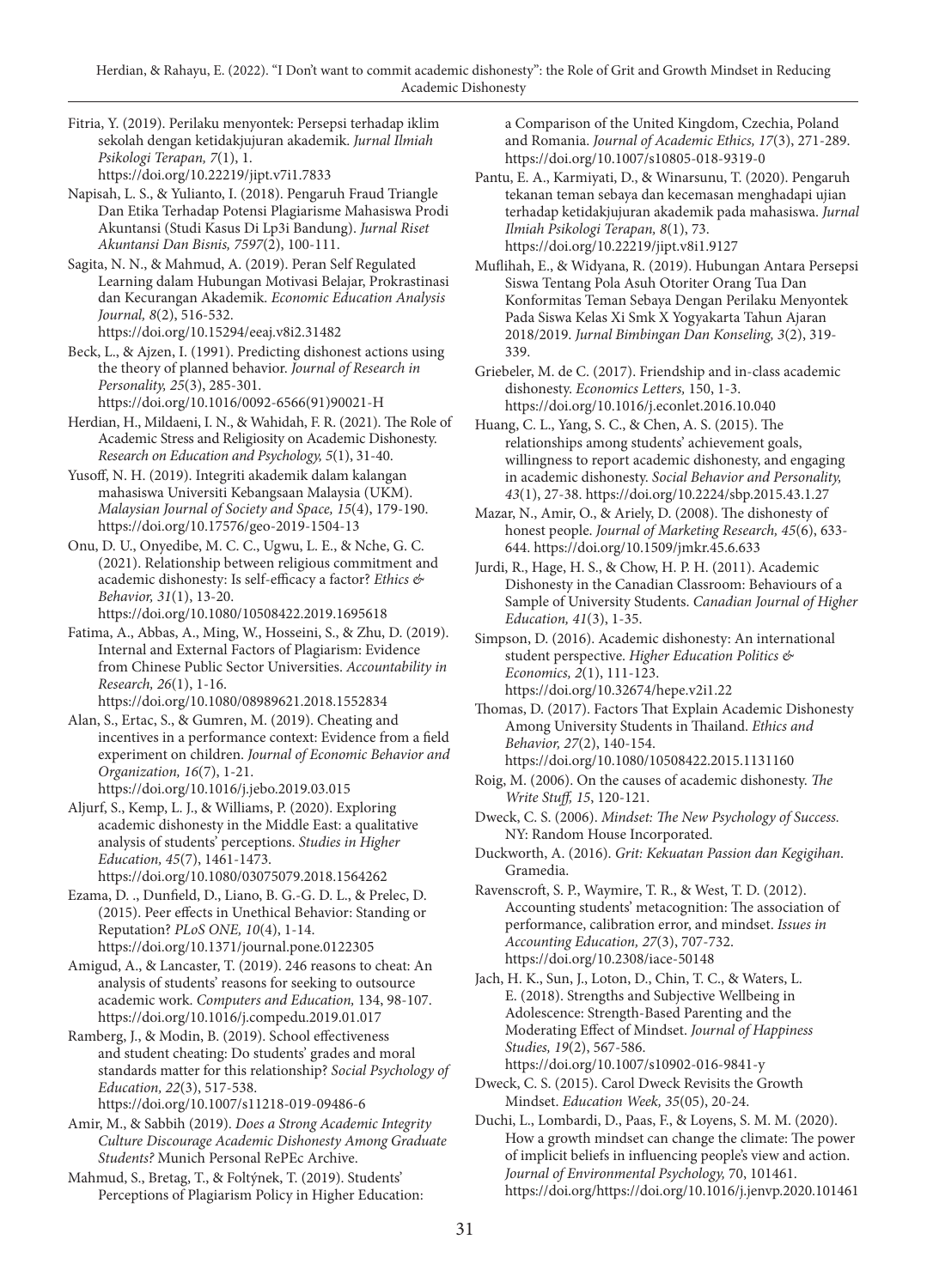Zhao, H., Xiong, J., Zhang, Z., & Qi, C. (2021). Growth Mindset and College Students' Learning Engagement During the COVID-19 Pandemic: A Serial Mediation Model. *Frontiers in Psychology, 12*(February), 1-10. https://doi.org/10.3389/fpsyg.2021.621094

Wahidah, F. R., & Royanto, L. R. M. (2019). Peran Kegigihan Dalam Hubungan Growth Mindset Dan School Well-Being Siswa Sekolah Menengah. *Jurnal Psikologi TALENTA, 4*(2), 133. https://doi.org/10.26858/talenta.v4i2.7618

Bai, B., Wang, J., & Nie, Y. (2021). Self-efficacy, task values and growth mindset: What has the most predictive power for primary school students' self-regulated learning in English writing and writing competence in an Asian Confucian cultural context? *Cambridge Journal of Education, 51*(1), 65–84. https://doi.org/10.1080/0305764X.2020.1778639

Dweck, C., Walton, G. M., & Cohen, G. L. (2014). *Academic tenacity: Mindset and skills that promote long-term learning.* In Gates Foundation. Seattle, WA: Bill & Melinda Gates Foundation.

Chrisantiana, T. G., & Sembiring, T. (2017). Pengaruh Growth dan Fixed Mindset terhadap Grit pada Mahasiswa Fakultas Psikologi Universitas "X" Bandung. *Humanitas (Jurnal Psikologi), 1*(2), 133-146. https://doi.org/10.28932/humanitas.v1i2.422

Duckworth, A. L., Peterson, C., Matthews, M. D., & Kelly, D. R. (2007). Grit: Perseverance and Passion for Long-Term Goals. *Journal of Personality and Social Psychology, 92*(6), 1087-1101. https://doi.org/10.1037/0022-3514.92.6.1087

Hochanadel, A., & Finamore, D. (2015). Fixed And Growth Mindset In Education And How Grit Helps Students Persist In The Face Of Adversity. *Journal of International Education Research (JIER), 11*(1), 47-50. https://doi.org/10.19030/jier.v11i1.9099

Sturman, E. D., & Piemme, K. Z. (2017). Development of the grit scale for children and adults and its relation to student efficacy, test anxiety, and academic performance. *Learning and Individual Differences, 59*(1), 1-10. https://doi.org/10.1016/j.lindif.2017.08.004

Masuyama, A., Kubo, T., Sugawara, D., & Yuta, C. (2021). Interest Consistency Can Buffer the Effect of COVID-19 Fear on Psychological Distress. *International Journal of Mental Health and Addiction*. https://doi.org/10.1007/s11469-021-00564-5

Blalock, D. V., Young, K. C., & Kleiman, E. M. (2015). Stability amidst turmoil: Grit buffers the effects of negative life events on suicidal ideation. *Psychiatry Research*. https://doi.org/10.1016/j.psychres.2015.04.041

Vainio, M. M., & Daukantaitė, D. (2016). Grit and Different Aspects of Well-Being: Direct and Indirect Relationships via Sense of Coherence and Authenticity. *Journal of Happiness Studies, 17*(5), 2119–2147. https://doi.org/10.1007/s10902-015-9688-7

Herdian, H., & Wahidah, F. R. N. (2021). Does Grit Guarantee Students Do Not Academic Dishonesty? *Panorama, 15*(29), 31–59.

Park, C. (2003). In other (people's) words: Plagiarism by university students-literature and lessons. *Academic Ethics, 28*(5), 525-542. https://doi.org/10.4324/9781315263465-42

Chun-hua, M., Ke-feng, Z., You-peng, W., & Cheng-hui, Y. (2019). Future Time Perspective and Procrastination in Chinese Emerging Adults: The Mediation Role of Grit. *DEStech Transactions on Social Science, Education and Human Science, iceme,* 558-562. https://doi.org/10.12783/dtssehs/iceme2019/29649

Siah, P. C., Ng, A. H. W., Dharmaraj, E., Foo, C., Tan, S. M., & Wider, W. (2019). Grit personality as a mediator or moderator for the effects of internet addiction on procrastination. *Journal of Institutional Research South East Asia, 17*(2), 18-32.

McCabe, D. L., & Trevino, L. K. (1993). Academic dishonesty: Honor codes and other contextual influences. *Academic Ethics, 1546*(July), 545-562. https://doi.org/10.4324/9781315263465-43

Stone, T. H., Jawahar, I. M., & Kisamore, J. L. (2010). Predicting academic misconduct intentions and behavior using the theory of planned behavior and personality. *Basic and Applied Social Psychology, 32*(1), 35-45. https://doi.org/10.1080/01973530903539895

Ampuni, S., Kautsari, N., Maharani, M., Kuswardani, S., & Buwono, S. B. S. (2019). Academic Dishonesty in Indonesian College Students: an Investigation from a Moral Psychology Perspective. *Journal of Academic Ethics.* https://doi.org/10.1007/s10805-019-09352-2

Urbayatun, S., & Widhiarso, W. (2012). Variabel Mediator dan Moderator dalam Penelitian Psikologi Kesehatan Masyarakat. *Jurnal Psikologi, 39*(2), 180-188.

Nurmayasari, K., & Murusdi, H. (2015). Hubungan Antara Berpikir Positif Dan Perilaku Menyontek Pada Siswa Kelas X Smk Koperasi Yogyakarta. *EMPATHY Jurnal Fakultas Psikologi, 3*(1).

Kusumawardhani, I. S., Safitri, J., & Zwagery, R. V. (2018). Hubungan Antara Persepsi Keterlibatan Ayah Dalam Pengasuhan Dengan Grit Pada Peserta Didik Kelas Sembilan Smpn 1 Banjarbaru. *Jurnal Kognisia, 1*(2), 70-76. https://doi.org/10.20527/jk.v1i2.1550

Baron, R. ., & Kenny, D. . (1986). Einheitliche Zeichensprache bei Untersuchung Lungenkranker. *Journal of Personality and Social Psychology, 51*(6), 1173-1182. https://doi.org/10.1007/BF02512353

Paunesku, D., Walton, G. M., Romero, C., Smith, E. N., Yeager, D. S., & Dweck, C. S. (2015). Mind-Set Interventions Are a Scalable Treatment for Academic Underachievement. *Psychological Science, 26*(6), 784-793. https://doi.org/10.1177/0956797615571017

Ma'ruf, H. (2020). Efektivitas Pelatihan Kecerdasan Adversitas Berbasis Islam Untuk Meningkatkan Daya Juang Mahasiswa Baru UIN Antasari Banjarmasin. *Jurnal SMART (Studi Masyarakat, Religi, Dan Tradisi), 6*(1), 17- 31. https://doi.org/10.18784/smart.v6i1.862